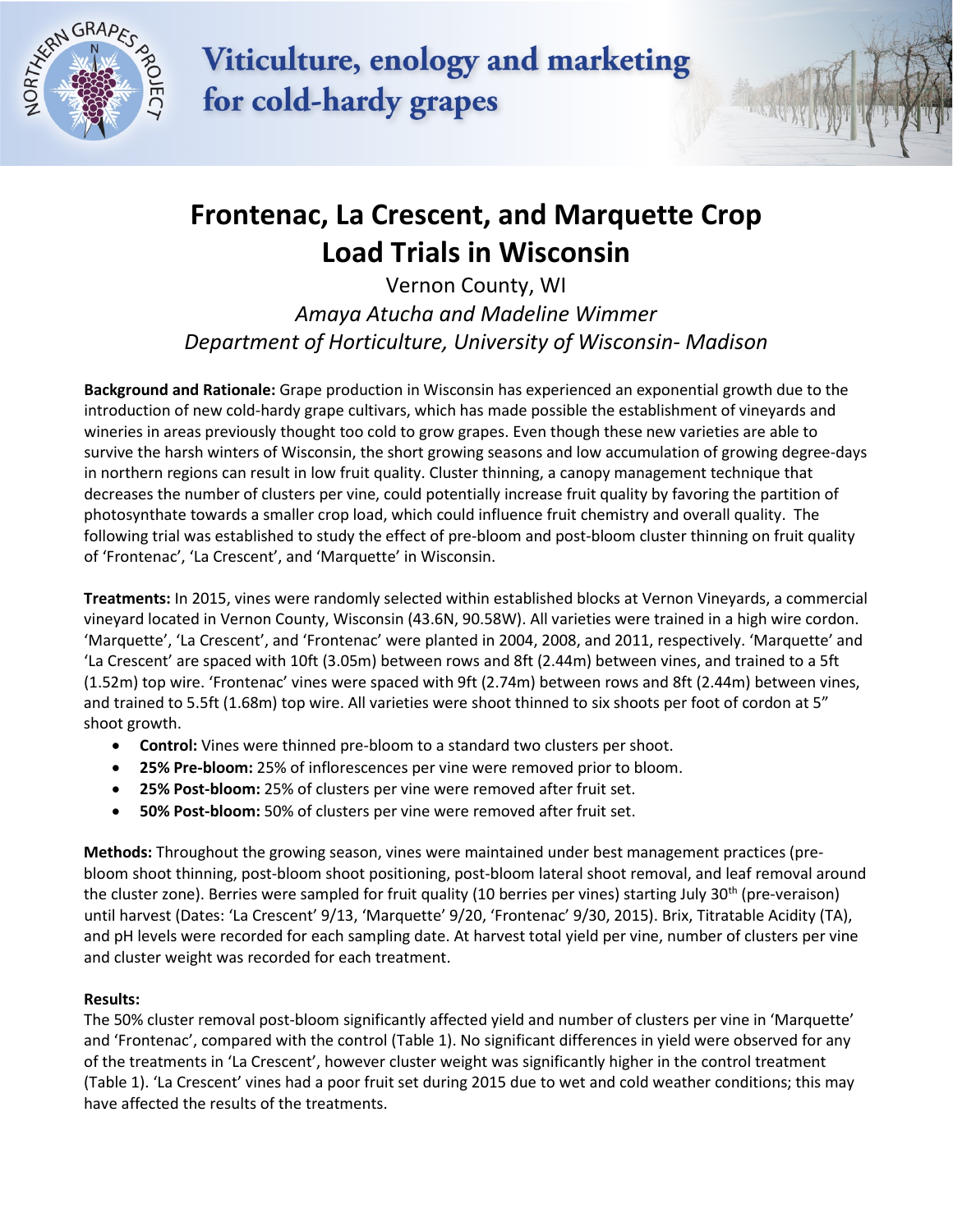During 2015, 'Marquette' vines under 50% post-bloom thinning treatment had significantly higher Brix (p<0.0001) than pre-bloom treatments and control (Fig. 1A). Over the fruit sample period TA levels were significantly higher (p=0.039) in the 25% pre-bloom treatment compared to the 25% post-bloom thinning (Fig 2A). Brix in 'Frontenac' were significantly lower in the control treatment (p=0.0006) compared with all the thinning treatments (Fig. 1C). No significant differences were observed for any of the treatments in 'La Crescent' (Fig 1B; 2B)

**Table 1.** Yield (kg/vine), number of clusters, and cluster weight (g) at harvest under different crop load treatments for 'Marquette', 'La Crescent', and 'Frontenac' trial, Vernon County, WI, 2015.

|             | <b>Treatment</b> | Yield (kg/<br>Vine) | <b>Number</b><br>Cluster/Vine | <b>Average</b><br><b>Cluster</b><br>Weight (g) |
|-------------|------------------|---------------------|-------------------------------|------------------------------------------------|
| MARQUETTE   | Control          | 6.09a               | 74.44 a                       | 82.56                                          |
|             | 25% Pre          | 4.16 b              | 46.67 bc                      | 87.81                                          |
|             | 25% Post         | 4.41 b              | 55.22 b                       | 83.28                                          |
|             | <b>50% Post</b>  | 2.81c               | 35.56 c                       | 79.12                                          |
| LA CRESCENT | Control          | 6.98                | 58.22 a                       | 116.24 ab                                      |
|             | 25% Pre          | 4.68                | 39.67 b                       | 115.45 ab                                      |
|             | 25% Post         | 5.13                | 46.80 b                       | 108.97 b                                       |
|             | <b>50% Post</b>  | 5.35                | 41.22 b                       | 127.92 a                                       |
| FRONTENAC   | Control          | 12.22 a             | 75.11 a                       | 164.09 ab                                      |
|             | 25% Pre          | 10.74a              | 60.78 bc                      | 177.91 a                                       |
|             | 25% Post         | 10.87 a             | 72.22 ab                      | 151.01 b                                       |
|             | <b>50% Post</b>  | 7.55 b              | 48.89 c                       | 155.44 b                                       |

*Means followed by the same letter within column and variety are not significantly different at α=0.05. Columns where no letters are present indicate no significant differences among treatments.*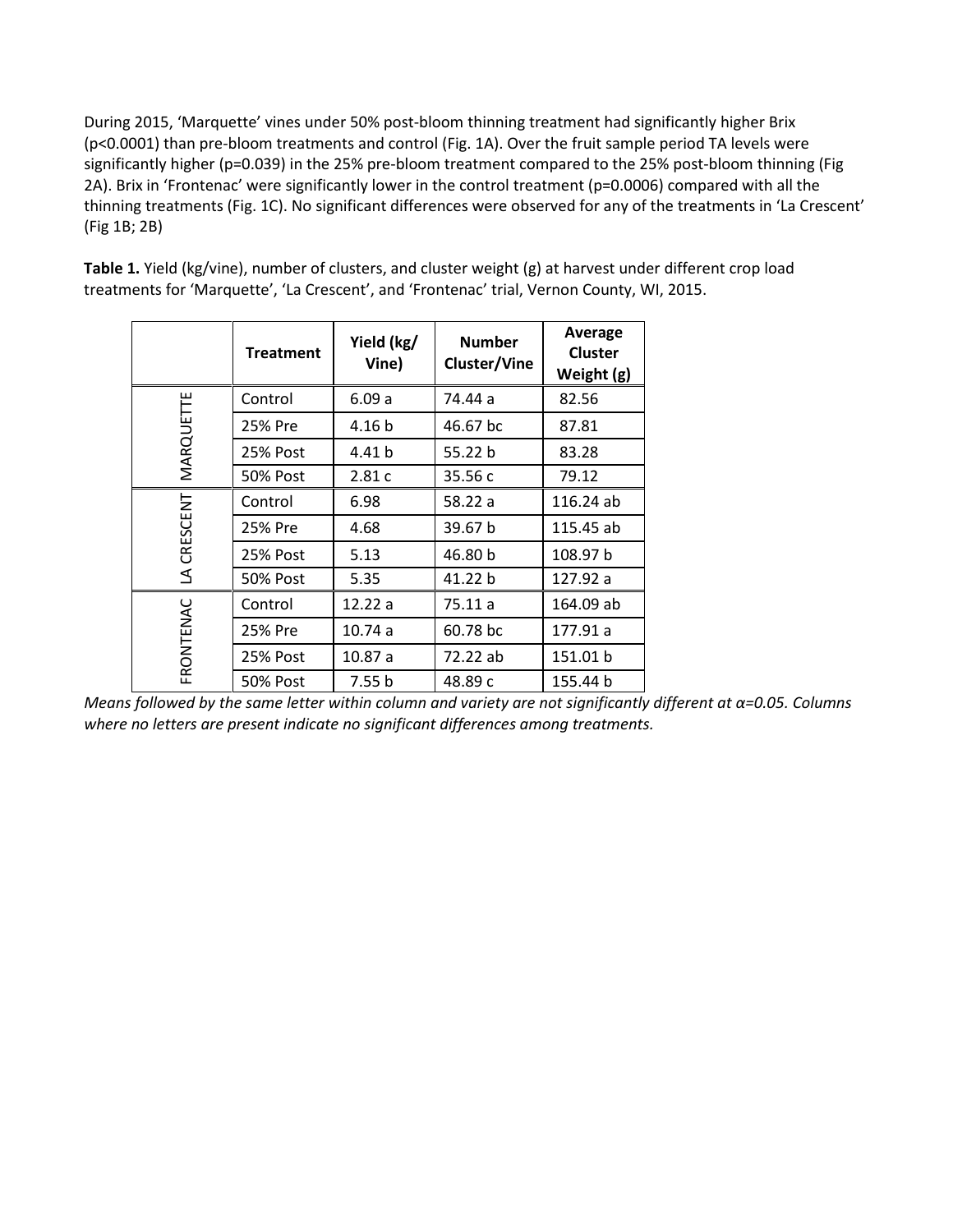

**Figure 1**. Soluble solids (Brix) development throughout the growing season for 'Marquette' (A), 'La Crescent' (B), 'Frontenac' (C) at Vernon Vineyard, Vernon County, Wisconsin.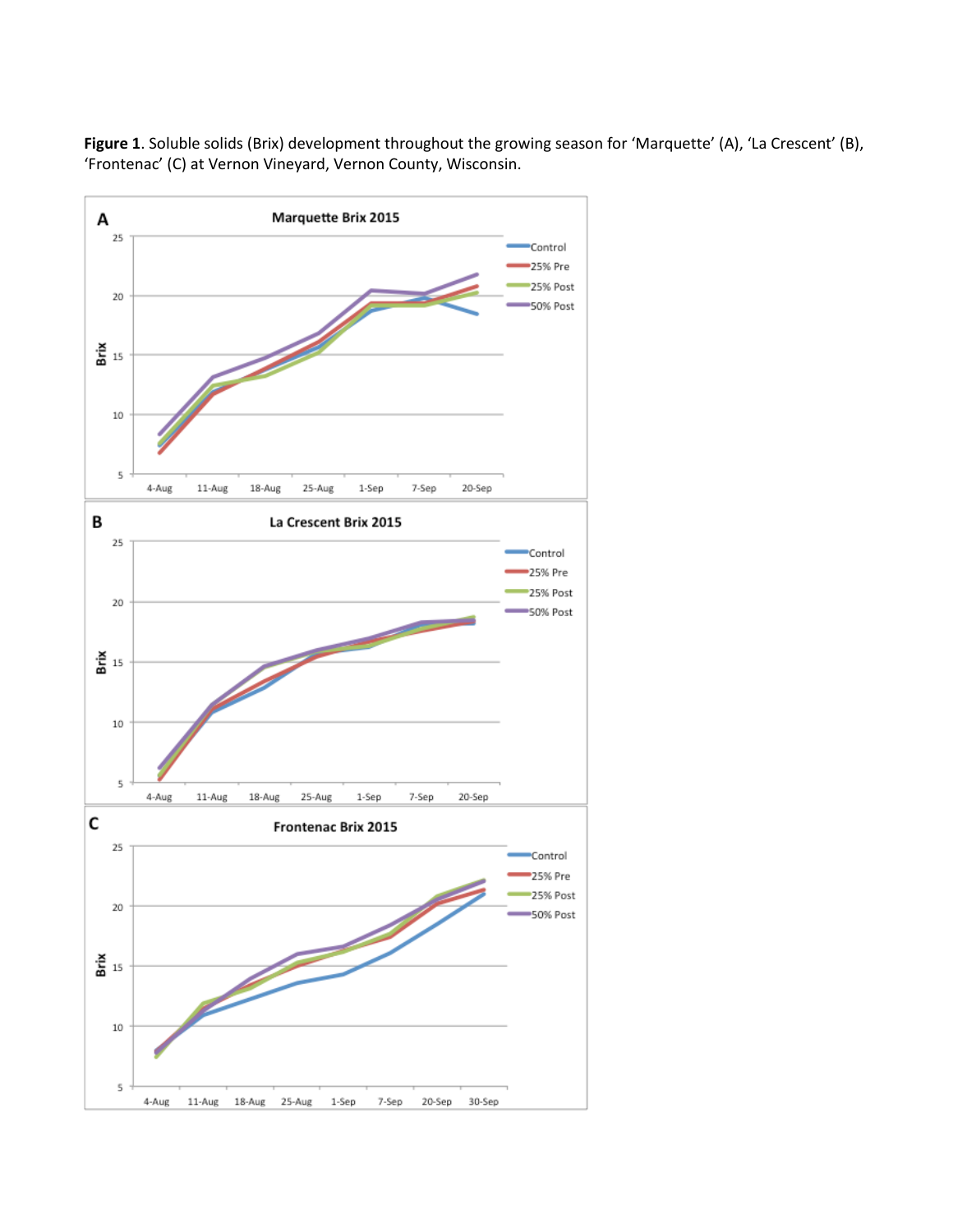

**Figure 2**. Titrateable Acidity (TA) (g/L) development throughout the growing season for 'Marquette' (A), 'La Crescent' (B), 'Frontenac' (C) at Vernon Vineyard, Vernon County, Wisconsin.